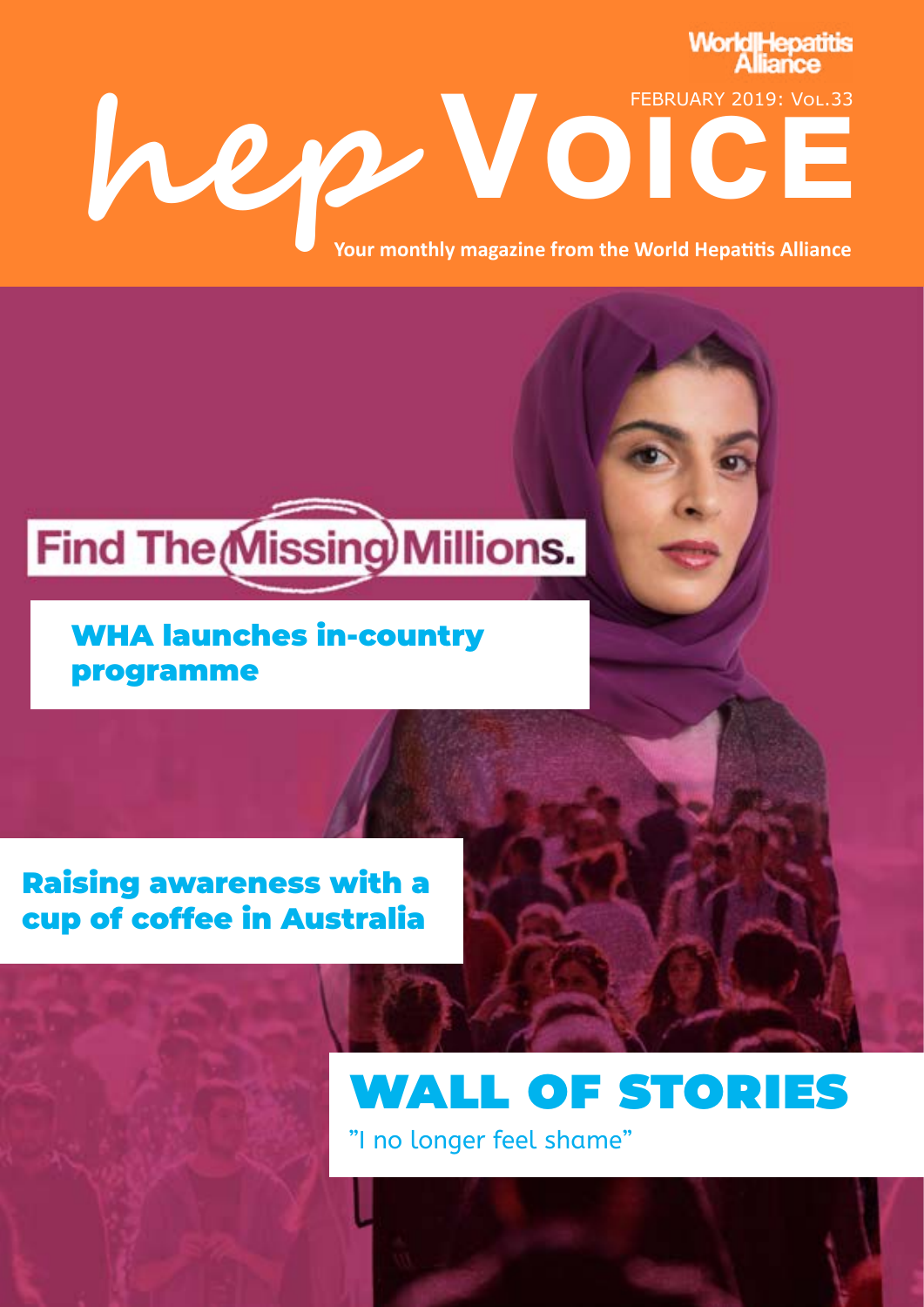#### **[Want to contribute?](mailto:contact%40worldhepatitisalliance.org?subject=)**



We welcome your contributions so please get in touch at contact@worldhepatitisalliance.org to have your news and stories included in future issues and feel free to share this magazine with your network





#### note from our president contents



- 6 Raising awareness with a cup of coffee
- 8 WHA launches the Find the Missing Millions programme
- 10 Hepinion: Are we suprised that we are going to miss the 2030 targets?
- 12 Find the Missing Millions: Examples from Nigeria
- 14 Wall of stories

**Don't miss SUBSCRIBE [out - receive](http://eepurl.com/3IOvb)  hepVoice straight to your inbox!**

The World Hepatitis Day 2018 Global Summary report is out now.

The report features details of the activities undertaken across the world which can be used as a source of inspiration when planning your WHD2019 activities.

See the report at [www.worldhepatitisalliance.org/whd-2018-global-summary](http://www.worldhepatitisalliance.org/whd-2018-global-summary)

Happy Lunar New Year!

WHA is excited to launch an new initiative which will support 5 WHA members from different countries to develop and implement action plans to increase testing and diagnosis rates in their countries. I encourage all members to consider applying; you can read more about this program on [page 8](#page-4-0).

WHA has also had a busy few months attending high-level meetings across the globe. On February 21st in Manila, we participated in a Public Health Day symposium at the annual meeting for APASL, the Asian Pacific Association for the Liver. WHA Board member for the WPRO region, Dee Lee, gave [powerful examples of the impact of discrimination and stigma](http://www.nohep.org/story/noheps-first-twitter-takeover/)  which are particularly prevalent issues within the region. Zero Discrimination Day takes place on March 1st and provides another opportunity for our community to highlight the impact that discrimination has on those living with viral hepatitis.

Unfortunately, a new study has shown that we are likely to miss the 2030 hepatitis elimination targets. I see this report as yet another Call to Action. As a community, we need to hold our governments and policymakers to account. We need to ensure that hepatitis remains a global health priority and that our voices are heard as we advocate for the elimination of this global killer.

We hope you enjoy this issue of hepVoice and please remember to share your contributions to help make the magazine work for you.

Midux HE

*Michael Ninburg*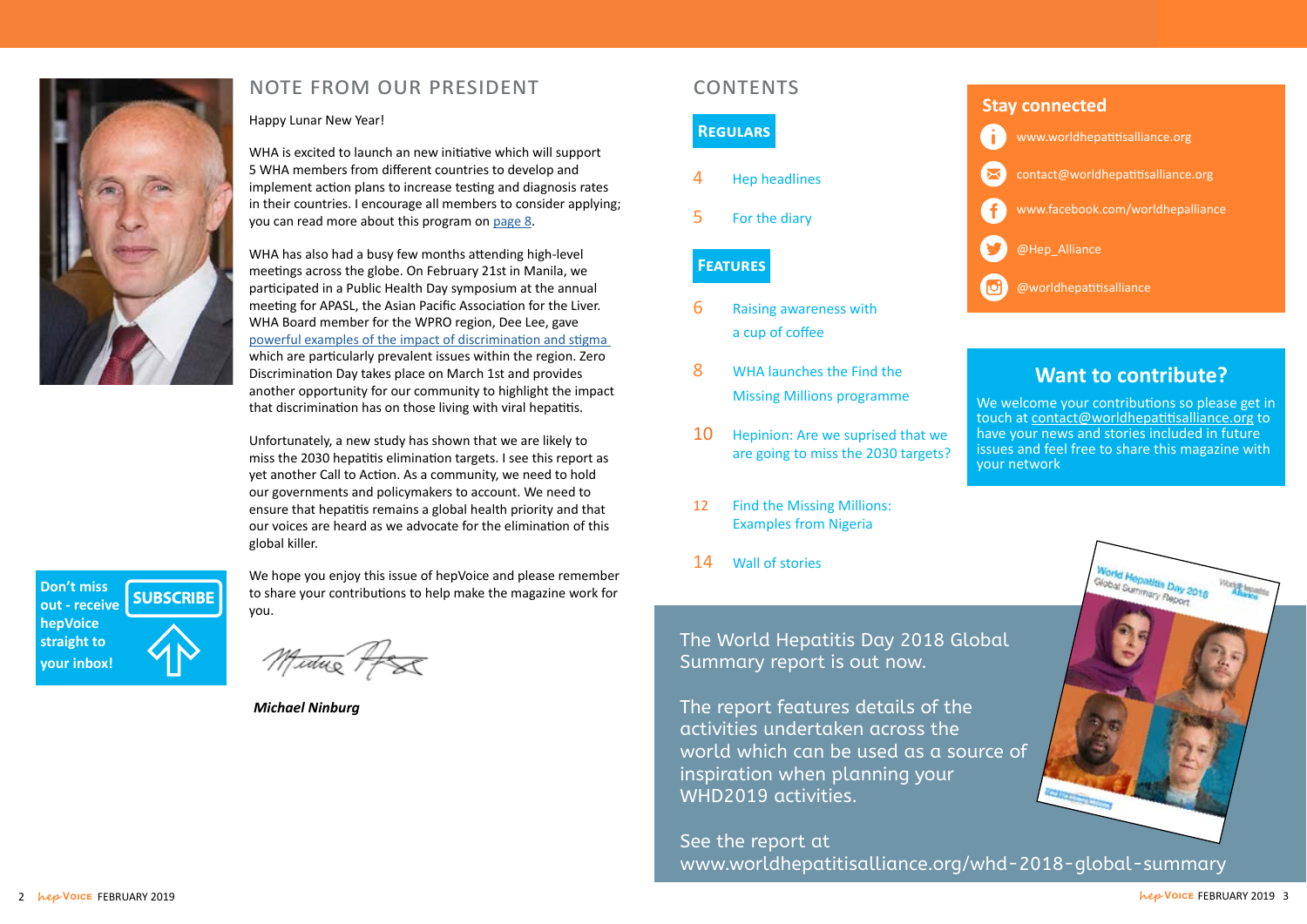**Hepatitis is regularly making the news thanks to the efforts of WHA members. Here are a few highlights.** 

#### **Pharmac to fund new Hep C treatment in New Zealand**

New Zealanders will now receive access to hepatitis C treatment no matter what type of the virus they have. The announcement, which was made by Pharmac, the government drug agency, in December 2018, kicked in at the start of February.

Previously, only two types of treatment were available: Viekira Pak for those with type one and Harvoni for end stage liver disease involving all types. Pharmac stated that about 3000 people received these two drugs since they were funded in 2016, but that an estimated 24,000 others have been living without a funded treatment.

Now, Pharmac have stated that the funding of the drug Maviret means that most people with hepatitis C will now have the opportunity to access a funded treatment that had the potential to cure hepatitis C. While the move is a major step forward

in terms of funding, there is still a large challenge in terms of reaching the roughly 50% of people living with hepatitis C who are unaware of their diagnosis. Now that the treatment infrastructure is in place, the challenge is to expand awareness and testing campaigns.

Read more a[t www.radionz.co.nz/](http://www.radionz.co.nz/news/national/378443/pharmac-to-fund-new-hep-c-treatment
) [news/national/378443/pharmac](http://www.radionz.co.nz/news/national/378443/pharmac-to-fund-new-hep-c-treatment
)[to-fund-new-hep-c-treatment](http://www.radionz.co.nz/news/national/378443/pharmac-to-fund-new-hep-c-treatment
)

#### **Ugandans not completing Hepatitis B vaccine injections**

Sarah Opendi, State Minister for Health in Uganda, has told Ugandan Parliament that many Ugandans take the first dose for hepatitis B, but that few are returning for the second and third doses that are required for the vaccine to be effective.

Opendi stated: "The challenges faced in implementing the hepatitis B programme are the high rates of loss to follow up after the first and second doses of vaccination".

She also stated that there was a challenge posed by the untimely provision of data from districts to the ministry on the implementation progress.

Uganda is highly endemic for hepatitis B with a prevalence of 4.5% among adults 15-64

years old. According to Opendi, the health ministry has been implementing hepatitis B control activities including screening and vaccination of adolescents since 2015. So far 69 of 127 (54.3%) districts have been covered.

Read more at [www.newvision.](http://www.newvision.co.ug/new_vision/news/1494036/ugandans-completing-doses-hepatitis-b-vaccine
) [co.ug/new\\_vision/news/1494036/](http://www.newvision.co.ug/new_vision/news/1494036/ugandans-completing-doses-hepatitis-b-vaccine
) [ugandans-completing-doses](http://www.newvision.co.ug/new_vision/news/1494036/ugandans-completing-doses-hepatitis-b-vaccine
)[hepatitis-b-vaccine](http://www.newvision.co.ug/new_vision/news/1494036/ugandans-completing-doses-hepatitis-b-vaccine
)

#### **CEVHAP host first NOhep Twitter Takeover**

On 21st February the NOhep Twitter platform was taken over by CEVHAP (The Coalition for the Eradication of Viral Hepatitis in Asia Pacific).

The takeover came live from Manila at the APASL Public Health Forum highlighting key issues in the fight against hepatitis in the region.

At the event, representatives from Taiwan presented on how they intended to reach elimination by 2025. Stigma and discrimination were key issues highlighted at the event with Senator the Hon Nancy Binay from the Philippines delivering a keynote presentation about how they are tackling discrimination in the workplace.

Read more at [www.nohep.org](http://www.nohep.org/story/noheps-first-twitter-takeover/) Follow CEVHAP on [Twitter](https://twitter.com/CEVHAP) and [Facebook.](https://www.facebook.com/Cevhap)

# DATES FOR THE DIARY

# **hep** headlines

**Upcoming events and activities taking place in the coming months.** 



**Email us or contact us on social media.**

### 1 March

#### Zero Discrimination Day

Zero Discrimination Day is an annual day celebrated by the UN and other international organisations. The day aims to promote equality before the law and in practice throughout all of the member countries of the UN. With stigma and discrimination being leading barriers to diagnosis for viral hepatitis, this day provides an important platform to address these issues. Join in the conversation on social media using *#ZeroDiscrimination*.

#### 22 MARCH

#### World Water Day

Sustainable Development Goal 6 is crystal clear: water for all by 2030. By definition, this means leaving no one behind. But today, billions of people are still living without safe water – their households, schools, workplaces, farms and factories struggling to survive and thrive. Join in the conversation on social media using *#WorldWaterDay.*

#### 24 March

#### World TB Day

World TB Day, falling on 24th March each year, is designed to build public awareness that tuberculosis today remains an epidemic in much of the world, causing the deaths of nearly one-and-a-half million people each year, mostly in developing countries. Join in the conversation on social media using *#ItsTimetoEndTB* and *#WorldTBDay2019*, and by tagging *@StopTB.*

#### 10-14 April

#### International Liver Conference

The International Liver Congress™ (ILC) is the most influential congress of its kind worldwide, with participants attending from across the globe. ILC serves as the leading platform to exhibit best practice and science, introduce the latest trends in hepatology, present scientific advances, offer education and nurture networking at an international level. Join in the conversation on social media using *#ILC2019*.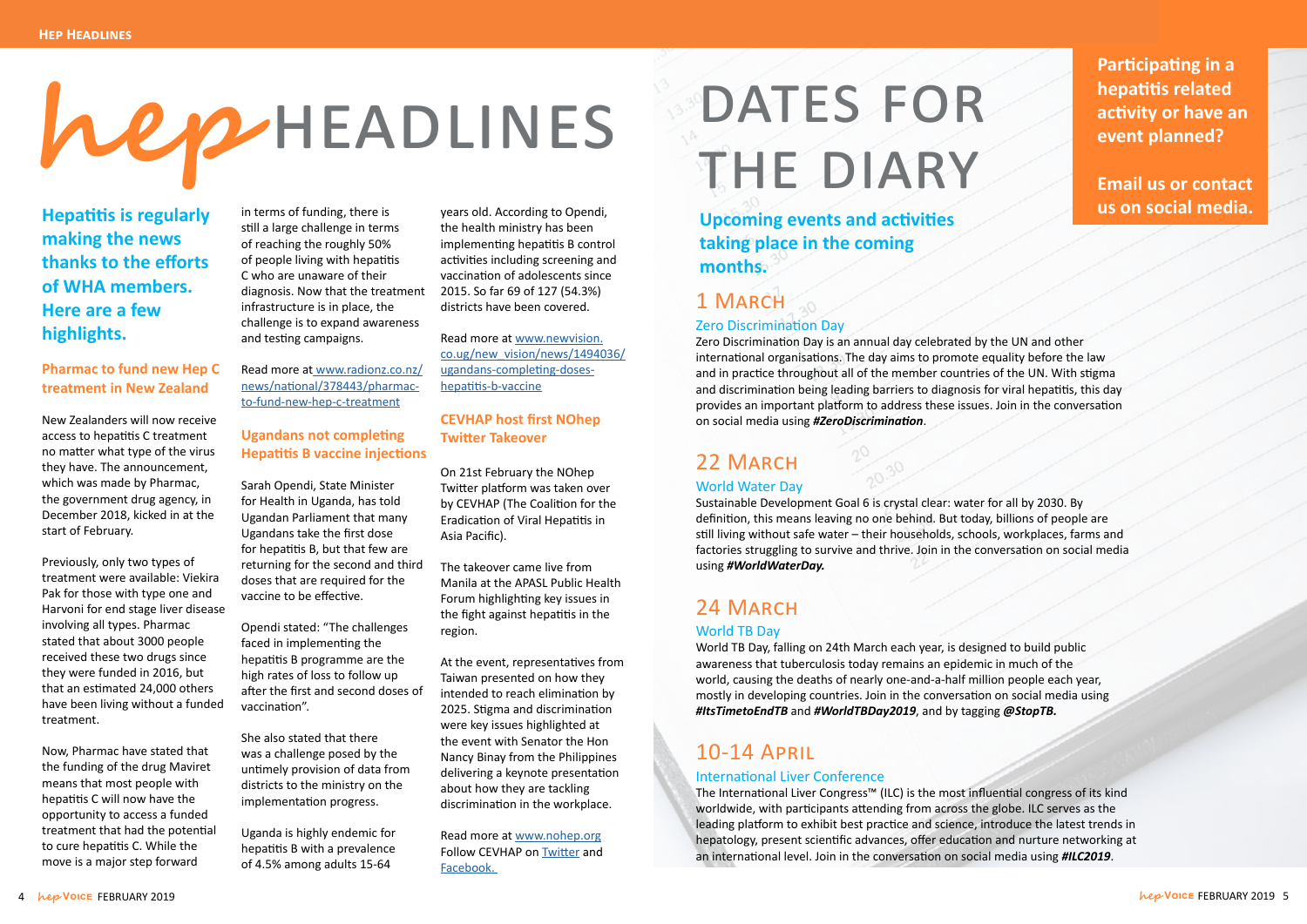**Raising awareness in Perth, Australia with a cup of coffee**





HepatitisWA wants to grow awareness in our local community about the new lifesaving hepatitis C treatment.

We worked with a local artist called Bertie Louise who helped design our cup.

After discovering an organisation called the Paper Cup Project that partners with local not-forprofits, artists and cafes, we believed that placing our message on a coffee cup would be a unique way to share the message.

The cafes receive the cups for free, helping us to distribute our message and the artist receives free exposure. It's a win, win for everyone. All we needed to do was pay for the printing of the cups.

People may not be aware the current treatments exist, even though it has been available to Australians on the Pharmaceutical Benefits

Scheme (PBS) since March 2016.

We believe there are many people in the Perth suburbs who are living with hepatitis C but are not aware there is something they can do about it.

The treatments have virtually no side effects and can be completed in  $8 - 12$ weeks, with a 97% cure rate.

Therefore, we wanted to promote the hepatitis C cure in an artistic way, on coffee cups, to encourage conversations about the cure.

We have had 15,000 cups created and they have been distributed to 16 different cafes. People have been contacting us about the impact of the cups; one person told us that their father has had hepatitis C for 30 years and had no idea about the cure until they were shown the cup.

"We wanted to promote the hepatitis C cure in an artistic way, on coffee cups, to encourage conversations about the cure"

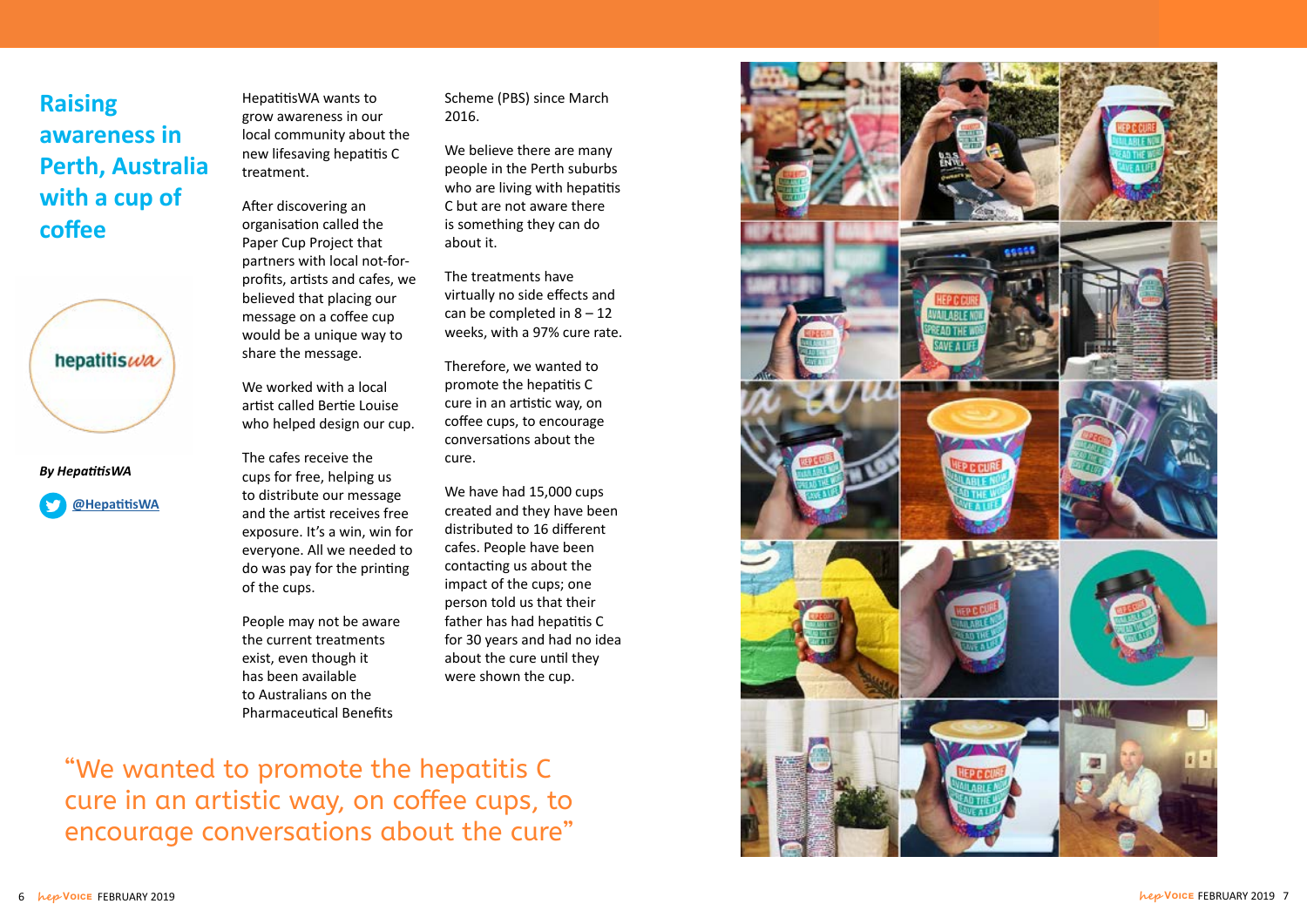<span id="page-4-0"></span>

## WHA Launches the Find the Missing Millions In-country Programme

In 2016, 194 governments committed to eliminating viral hepatitis by 2030. However three years later, only 11% of men, women and children living with this silent killer are aware of their condition worldwide. Sadly, diagnosis remains one of the biggest challenges to elimination.

In the face of this, last year we launched our Find the Missing Millions campaign, a three-year global awareness-raising and advocacy campaign aimed at addressing the main barriers to diagnosis. We are now pleased to welcome applications from World Hepatitis Alliance (WHA) members for our Find the Missing Millions In-country advocacy programme.

The World Health Organisation's strategy for eliminating viral hepatitis calls for a major scaling-up in diagnosis of both hepatitis B and C, aiming for 90% of infected peoples to know their status by 2030. At WHA, we have long

championed the unique and critical role that civil society organisations and the affected community have to play in achieving this. The In-country advocacy programme is part of this commitment, putting five WHA members from across the world at the forefront by enabling them to take action to break the barriers to diagnosis.

Over a period of 18 months, the programme will bring together five successful applicants to implement effective action plans that advocate for policy makers within their countries to drive action for increased diagnosis rates. A small amount of seed funding will also be given to help initiate advocacy activities.

Only by working together will we increase diagnosis. So as part of this programme, WHA aims to facilitate partnerships and up-skill our members in the areas of diagnosis and diagnostics.

Successful applicants will be invited to join an international working group made up of key stakeholders, from whom they can learn best practice through a series of face-to-face meetings and monthly catch-up calls.

The objectives of the programme are varied, including to stimulate action towards increasing diagnosis rates at a national level, up-skill members, and strengthen the patient voice. On top of this, each participating member will have their own objectives to ensure meaningful action relevant to their own country or state.

#### How to apply

[Applications close Friday 15th March 2019 at 17.00 GMT. To apply please send](http://www.worldhepatitisalliance.org/whd-2018-global-summary)  a completed application form to projects.team@worldhepatitisalliance.org Please also send any queries to this address. Visit our website for more information

[www.worldhepatitisalliance.org/find-missing-millions-advocacy](http://www.worldhepatitisalliance.org/find-missing-millions-advocacy )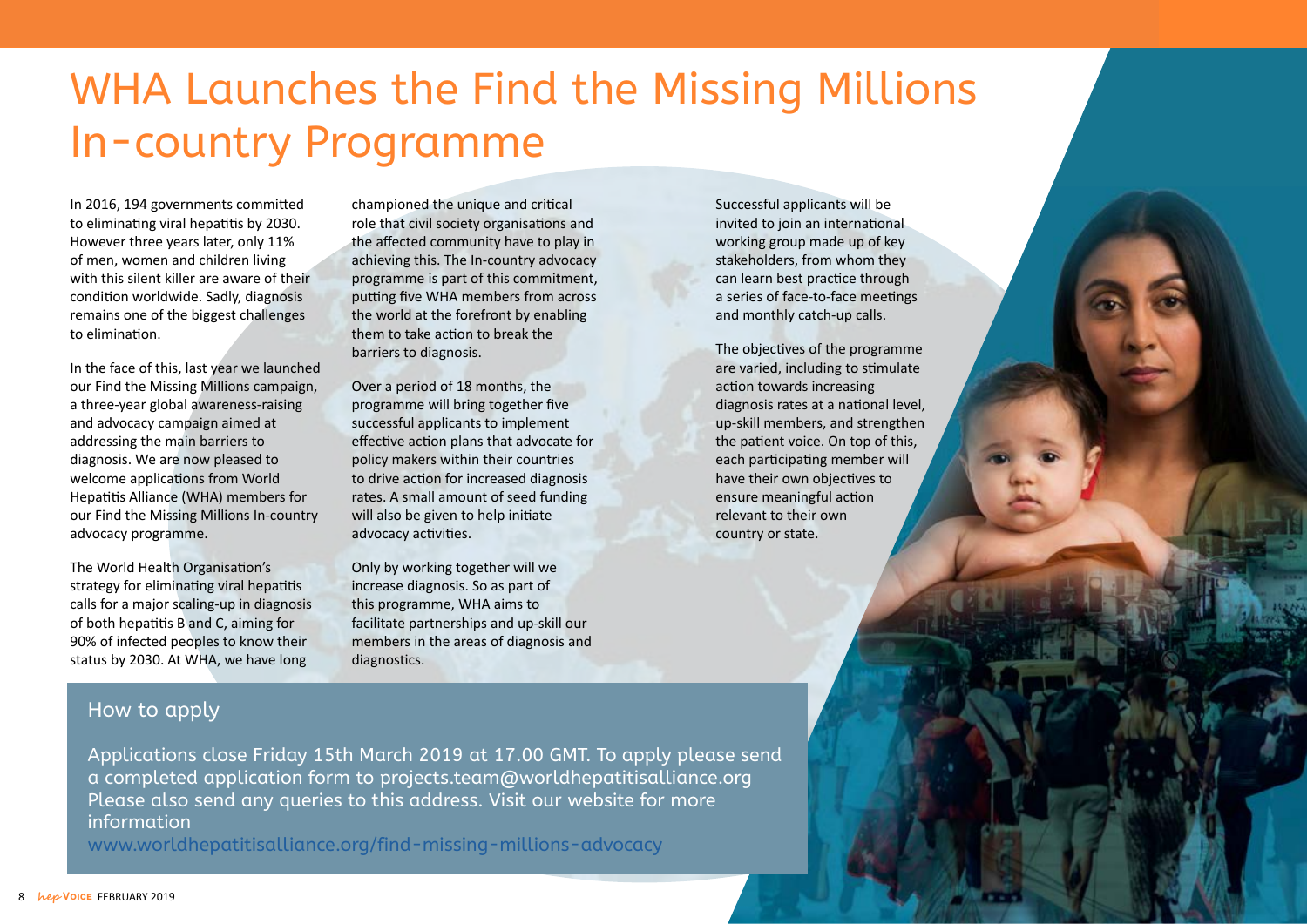



### Are we surprised that the 2030 targets are set to be missed?

By Prof. Dr. Ammal Mokhtar Metwally

A recent study published in [the Lancet](https://www.thelancet.com/journals/lancet/article/PIIS0140-6736(18)32277-3/fulltext) has shown that even with an upscaling of diagnosis, treatment and prevention, we are set to narrowly miss the 2030 elimination target for the reduction in mortality set out in 2016 by WHO.

The study, 'Scaling up prevention and [treatment towards the elimination](https://www.thelancet.com/journals/lancet/article/PIIS0140-6736(18)32277-3/fulltext)  [of hepatitis C: a global mathematical](https://www.thelancet.com/journals/lancet/article/PIIS0140-6736(18)32277-3/fulltext)  [model' e](https://www.thelancet.com/journals/lancet/article/PIIS0140-6736(18)32277-3/fulltext)stimated the worldwide impact of scaling up interventions that reduce risk of transmission, improve access to treatment, and increase screening for HCV infection. The mathematical modelling in the study predicts that the 65% target for the reduction in the mortality rate can be achieved by 2032 if a comprehensive package of prevention and treatment interventions and an upscaling of screening and testing is conducted.

That's a big *if*. The majority of countries are not putting in place any form of package of

interventions, let alone a comprehensive one.

Currently only 12 countries are on track to eliminate hepatitis C. Globally, governments have been slow to create national strategies for the elimination of viral hepatitis, the commitment to elimination set out in 2016 has yet to be filtered down to the national and regional level. Yet, we know what needs to be done to achieve elimination and we have the tools to do it. We have a cure available for hepatitis C, we have the global commitment, and [we have a growing](http://www.hepatitisfinance.org/)  [evidence base which demonstrates that](http://www.hepatitisfinance.org/)  [elimination is cost-effective.](http://www.hepatitisfinance.org/) 

The Lancet study also showed the importance of comprehensive blood safety and infection control measures, with the implementation of these estimated to reduce the number of new hepatitis C infections by 58% in 2030, compared to

if things continue as they are. In addition, extending harm reduction services to 40% of people who inject drugs could reduce the number of new infections by a further 7 percentage points.

The mortality target is the first target that has become mathematically impossible to hit, but many more targets are not on track either.

Work needs to be done to ensure that hepatitis remains on the health agenda and that more countries are put on track to achieve elimination. Successful, scalable and replicable programmes exist around the world which can lead the way, including many examples of micro-elimination programmes targeting at-risk groups such as refugees and asylum seekers.

> countries are on track to reach elimination

We are seeing some progress. In Europe, 27 countries now have national plans compared to just 13 five years ago. Generic versions of the lifesaving cure will start becoming available in some countries thanks to the work of the [Medicines Patent](https://medicinespatentpool.org/mpp-media-post/the-medicines-patent-pool-signs-licence-with-abbvie-to-expand-access-to-key-hepatitis-c-treatment-glecaprevirpibrentasvir/)  [Pool \(MPP\) and the deal with AbbVie,](https://medicinespatentpool.org/mpp-media-post/the-medicines-patent-pool-signs-licence-with-abbvie-to-expand-access-to-key-hepatitis-c-treatment-glecaprevirpibrentasvir/) and more countries are utilising the skills and experience of civil society to ensure that no one is left behind as we try to make elimination a reality.

Never before have we been so close to the elimination of viral hepatitis, but a lack of action endangers our ability to see the elimination of this disease in our lifetime and future generations will have to bear the burden of this disease.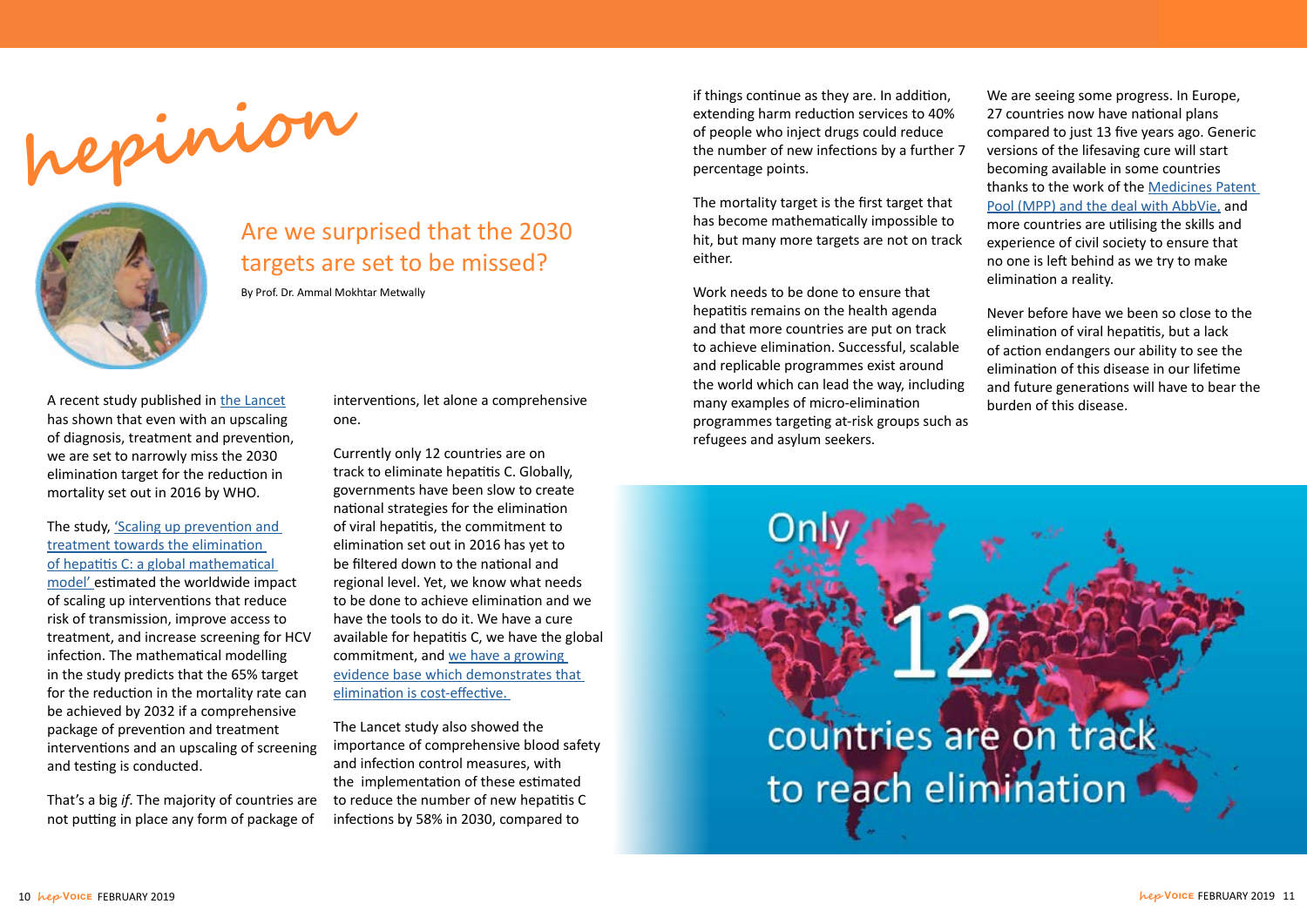

### Examples from around the world

*Through the Find the Missing Millions campaign, we are highlighting best practice and innovations in screening and testing so that other organisations can learn and develop their national activities. Each month we profile a successful diagnosis initiative in hepVoice. This month, we are highlighting the efforts of WHA member Beacon Youth Initiative (BYI) in Nigeria.*

#### **Engaging with the community in Nigeria**

Over the past six years, BYI has conducted a number of hepatitis programmes, engaging with policy makers, private companies and other civil society organisations to raise awareness of viral hepatitis, scale up screening and vaccinations, and to offer training to healthcare workers. In recent months they've turned their attention to finding the missing millions, seeking to increase diagnosis through community engagement.

Nigeria has one of the highest hepatitis B burdens in the world. An estimated 25 million people live with the disease, equalling 11% of the country's population. Sadly a large proportion of those living with this silent killer are unaware, due to low awareness and the high costs of diagnosis and treatment.

In early February, BYI partnered with Doctors on the Move Africa, ZK Medical Konsults LTD and Federal Medical Centre Abuja to host a hepatitis programme in Zuba, on the outskirts of Abuja.

A previous needs assessment conducted in the community found that over 96% of Zuba residents lacked basic knowledge on viral hepatitis. As a result, many of those living with the disease in the area remain undiagnosed

and turn to ineffective alternative treatments to help alleviate symptoms. According to BYI, the region's vaccination programme is also ineffective because of low availability and the poor storage of vaccines.

BYI and their partners started organising the programme by contacting community leaders in Zuba through an advocacy and sensitization visit, mobilising the local

"96% of Zuba residents lacked basic knowledge on viral hepatitis. As a result, many of those living with the disease in the area remain undiagnosed"

community ahead of the programme to ensure high attendance.

On the day of the programme itself, BYI and their partners offered hepatitis B vaccines, hepatitis B and C screening and testing, and distributed condoms to encourage safe sexual practices. Throughout the day they also educated the local population on

viral hepatitis. Overall, they engaged with over 300 beneficiaries mostly between the ages of 7 and 87.

One of the more interesting outcomes of the day was increased willingness from community leaders to take action for increased diagnoses in their community. At the same time, BYI also identified an increased demand for

services on viral hepatitis from the local population pushing for action from the other side. True to BYI's goal to find the missing millions, the day resulted in 98% of beneficiaries knowing their hepatitis B and C status for the first time ever.



[www.facebook.com/BeaconYouthInitiative](http://www.facebook.com/BeaconYouthInitiative)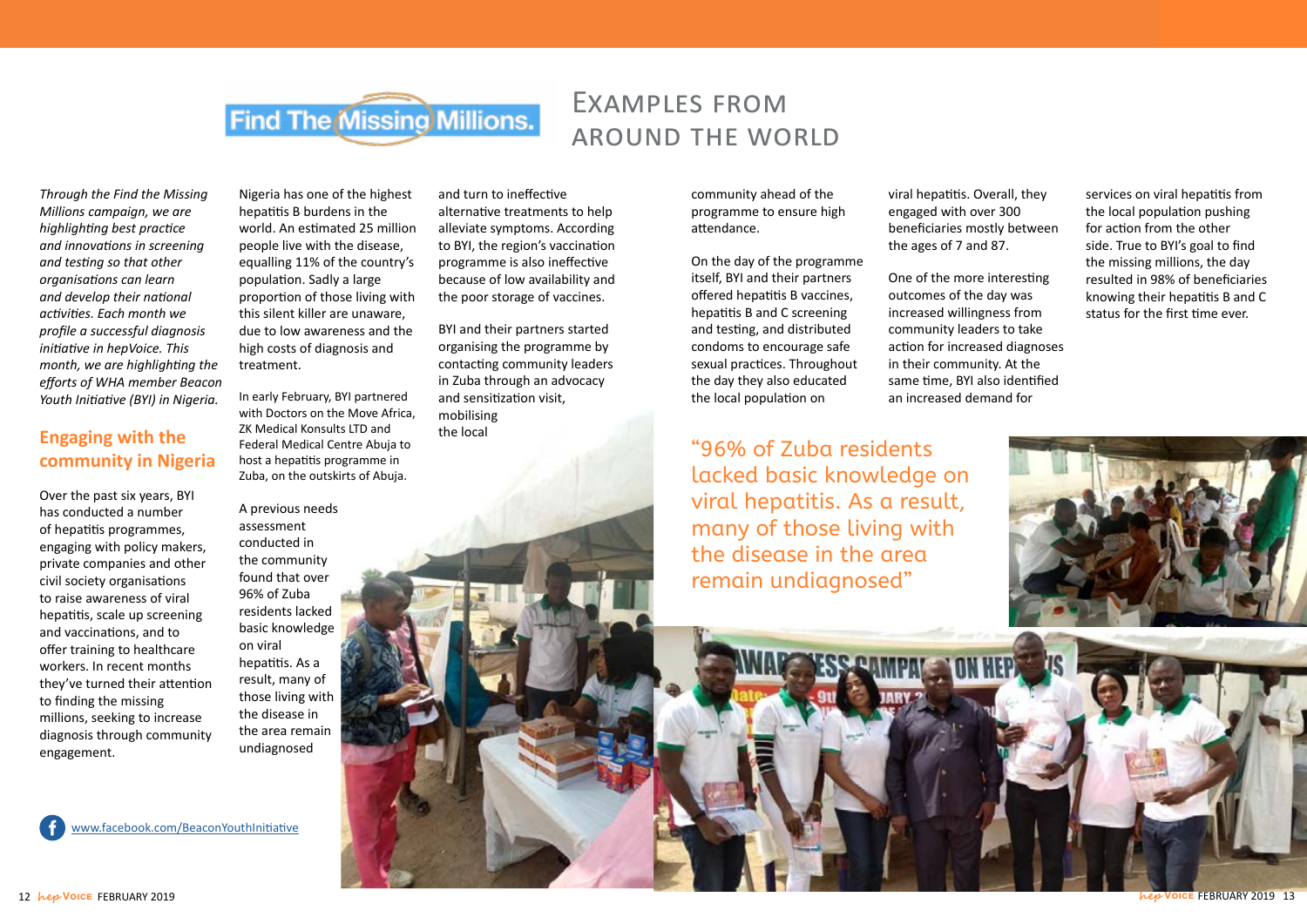**Together, our stories can change the way the world sees viral hepatitis. The stories of those living with or impacted by viral hepatitis can help educate and raise awareness, provide support and inspiration, tackle stigma and discrimination, and highlight the true impact of this global disease.** 

*Each month we share the story of someone whose life has been affected by viral hepatitis. This month, we hear from Colleen Price from Canada who shares her story.* 

At the time of my hepatitis C diagnosis in 1997, it didn't overly impact me. I saw hepatitis C as a chronic, manageable disease that would probably take many years before it became an issue. My GP didn't encourage treatment as it was very difficult at that time and my liver was not problematic.

I lived in silence and denial. Then, in 2000, I was diagnosed with HIV. I associated both diseases with a death sentence at first and for a long time after. With the combined diagnosis, I reverted into a helpless and hopeless mode, relapsing to cocaine use and increased drinking, which culminated in a DUI. For me, this was a final wake-up call and I subsequently entered a drug treatment centre.

I have been working as an advocate for access to care, treatment and support services including mental health, addictions and peer support. I encourage testing and treatment if possible. Treatment can and does work; it is difficult, but there is hope.  $\boldsymbol{\eta}$ 

I thank my illnesses because my paths to my own destruction were ingrained and my denial and negativity were absolute. Mental reframing, harm-reduction and support have all helped me to break the chains of addiction and self-destructiveness. I am in recovery from addiction and always will be.

My name is Colleen Price. I am 45, a survivor of trauma, addiction, hepatitis C and HIV who resides in Ottawa, Canada. **"**

> I am not ashamed of hepatitis C or HIV or my past. I am who I choose to be now. The hardest part emotionally was disclosing my diagnosis to my partner, parents, friends and employer.

> Treatment was an emotional, physical and spiritual roller-coaster but in the end, I persevered and

**See more stories and submit your own at [www.worldhepatitisalliance.org/wall-stories](http://www.worldhepatitisalliance.org/wall-stories)**



completed treatment. The journey changed me from victim to survivor via strong emotional releases while on hepatitis C treatment. I have run into many barriers individually, clinically and systemically.

Co-infection was 'doubletrouble' mentally, physically and spiritually, yet I have evolved.

It is a continual period of both challenges and growth for me. I no longer feel shame, guilt or fear. I have found a way out of depression and despair. I have found acceptance, empowerment and hope. I am still very much a work in progress, as I re-define my identity, my values, my goals, my dreams and as I face chronic illnesses.

### Wall of Stories

"The hardest part emotionally was disclosing my diagnosis to my partner, parents, friends and employer."

#### "I no longer feel shame, guilt or fear. I have found a way out of depression and despair. I have found acceptance, empowerment and hope."